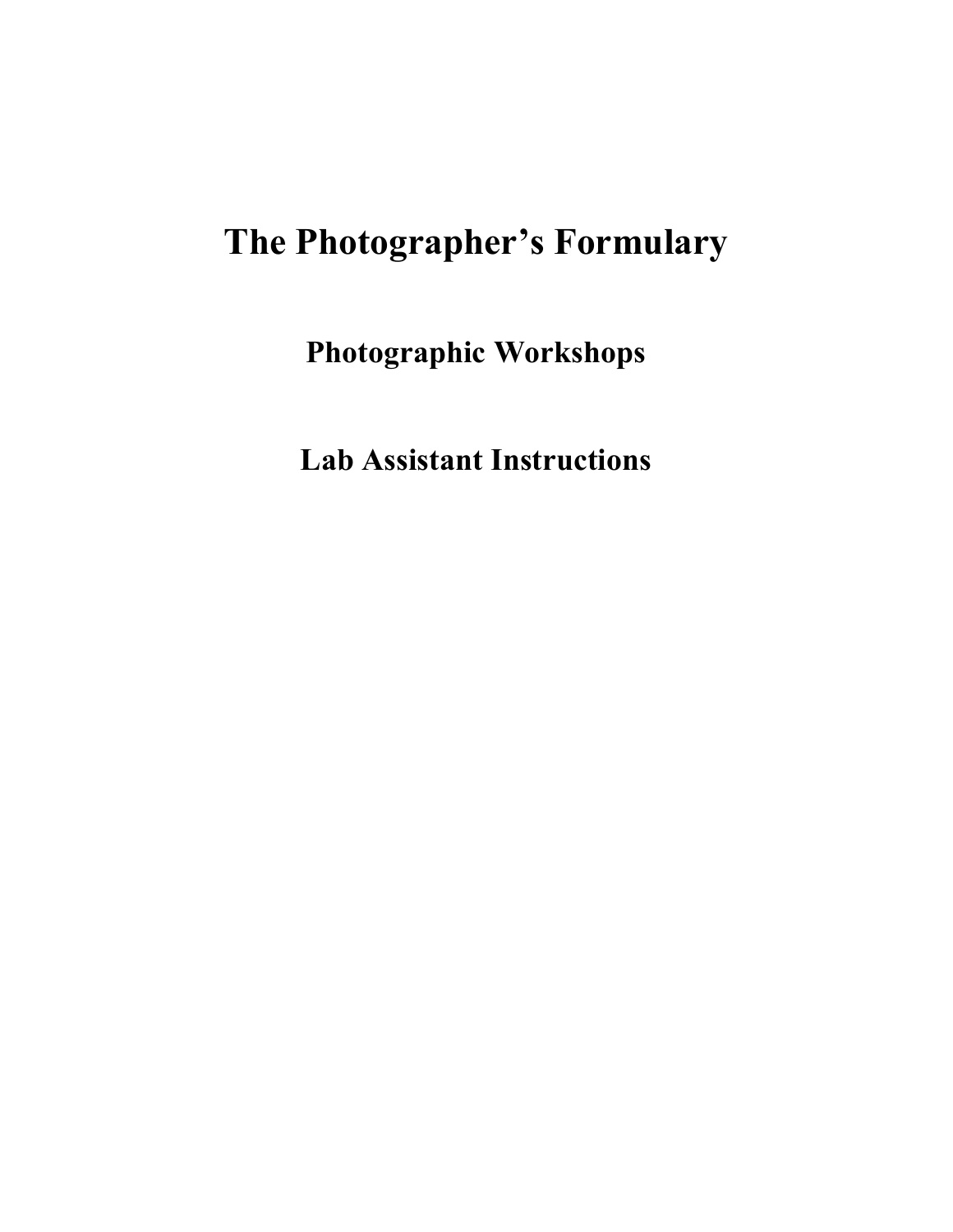### **Introduction**

Bud & Lynn Wilson and the staff of the Photographer's Formulary would like to welcome you to Condon, Montana and thank you in advance for your participation as a lab assistant in our photographic workshops.

Additional welcome to the Formulary discussion……

## **Safety with Photographic Chemistry**

USED IN THE MANNER FOR WHICH THEY ARE INTENDED and according to mixing and handling instructions, chemicals used in photographic processes present no unusual hazards to either the user or the surrounding environment. Most chemicals are organic compounds that oxidize easily or otherwise deteriorate into relatively harmless substances. Some chemicals require very little in the way of handling precautions. Sodium Chloride (table salt) or Sodium Bicarbonate (baking soda) are common examples. Others certainly do. All strong acids or strong bases require careful handling as do other specialty chemicals which might be breathed in or absorbed through the skin. Always keep the following in mind:

- 1. Familiarize yourself with the chemicals you are using. If you are unfamiliar with the substance ask someone who is or use the internet to look up the Material Safety Data Sheet. If you are unsure about how to handle a compound, ask someone who does.
- 2. Prepare the work area and yourself. Make sure the area is clean. Make sure the mixing vessels are clean. Make sure you have adequate ventilation. Wear dust masks, eye protection, and rubber gloves as needed. Don't eat or drink while you are preparing chemical solutions. Keep cleanup materials handy. Focus on the task at hand and avoid distractions.
- 3. Read the mixing instructions provided with the kit thoroughly. Pay particular attention to any special handling instructions.
- 4. Mix chemistry exactly as specified in the instructions. Pay particular attention to the solution temperatures required to dissolve chemicals. Many require warm or hot water. Some formulas produce heat as a byproduct of the chemical reaction so you may need to start with cold water. Other chemicals dissolve best in a solution of the correct PH (acid/base) so in order for them to mix at all the sequence may be important. Some may require a "pinch" of sulfite or other additive to provide the right characteristics for the solution to form. Most importantly, some chemical reactions produce unwanted vapors or other byproducts if mixed improperly.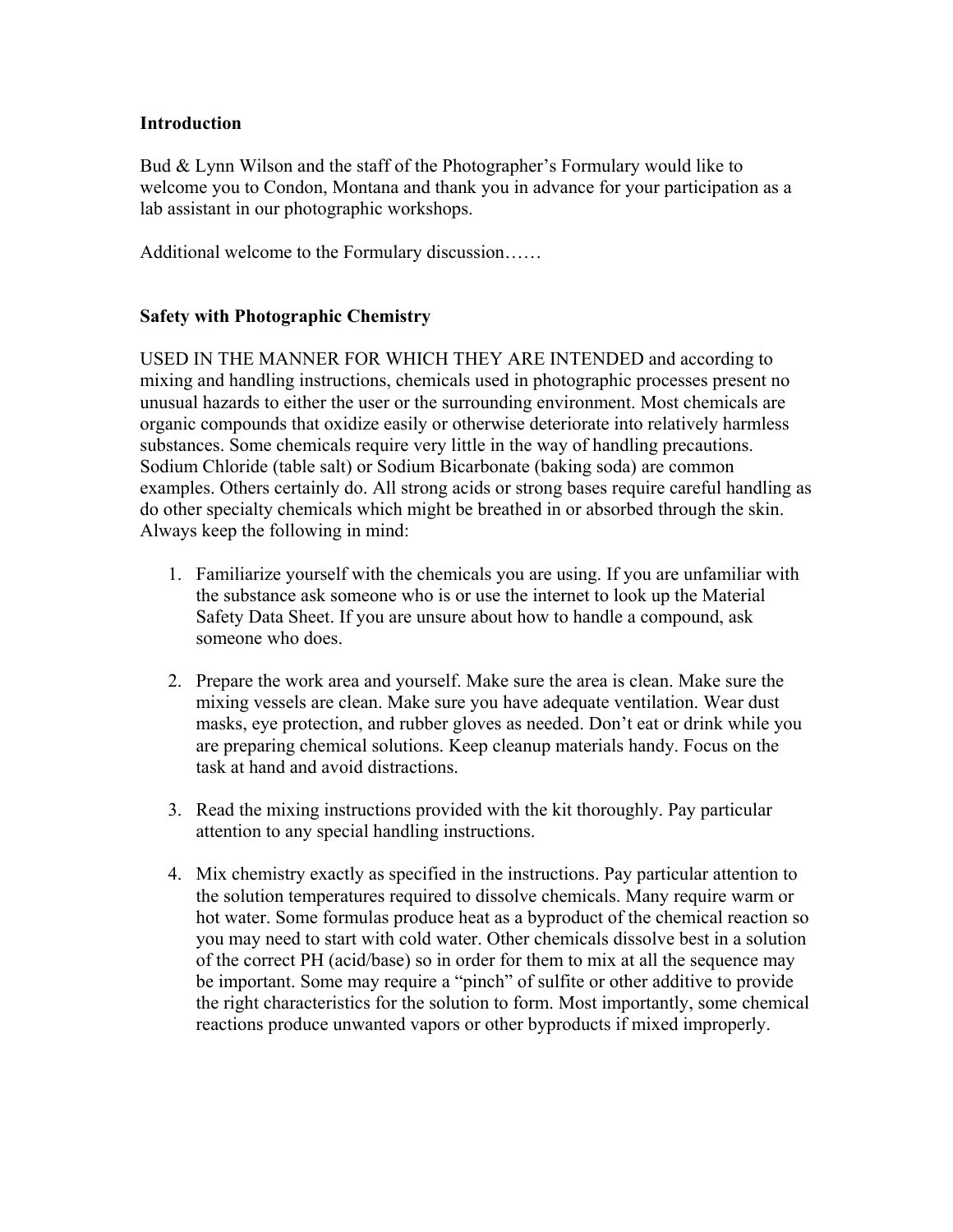- 5. Clearly label the storage containers. It is often useful to write mixing instructions on masking tape and attach it to the container used for the stock solution. Ex) 1-1- 16; Sol A- 1, Sol B- 1, Distilled Water - 16. The date mixed can also be very helpful.
- 6. Make sure the storage containers are suitable for the chemistry. Some may require a glass or hard plastic container.
- 7. Avoid spilling but when you do always clean up thoroughly.

### **Disposing used or outdated chemistry**

In general, most chemical solutions may be discarded after use by flushing the solution down the sink drain with plenty of water. There are exceptions. The Formulary saves all used fix (hypo) baths to recover the silver. All solutions containing heavy metals are saved in clearly labeled containers for later disposal in an environmentally friendly manner. Save hypo, dichromate's, selenium toners, and gold toners. If you are uncertain as to how to discard used solutions ask your instructor or the Formulary staff.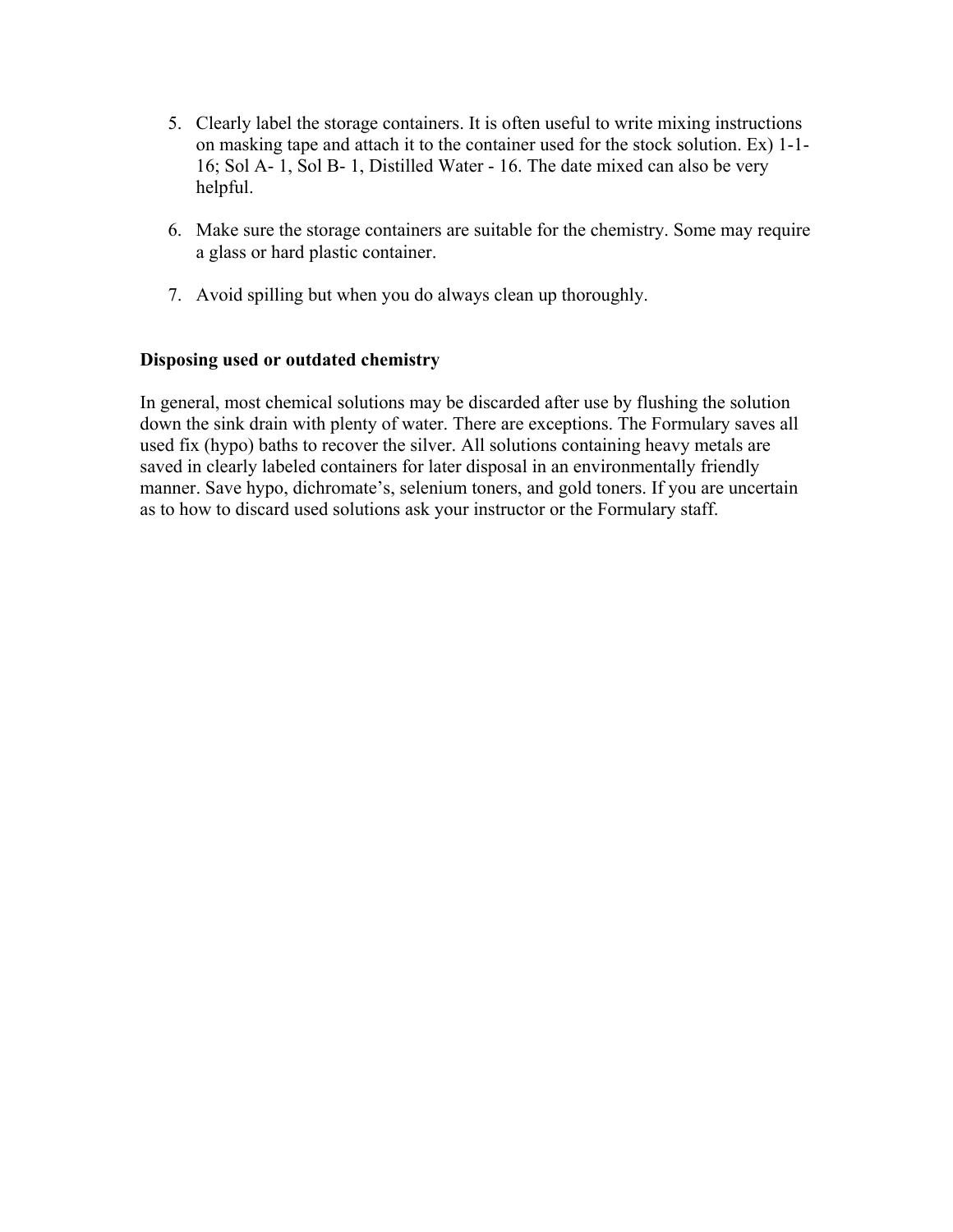### **Lab Assistant Responsibilities**

As a Photographer's Formulary laboratory assistant you have 3 primary responsibilities.

The first is to our workshop participants.

Photographer's Formulary Workshops are designed to provide skills and knowledge needed by a wide range of photographers. Some simply wish to improve their abilities or add to the list of techniques for which they are familiar. Others want to develop the skills needed to work as a professional photographer. Still others look to place their work within the ranks of the worlds leading fine art. Working with our students you will soon find that many will achieve all of the above and then some. We feel very fortunate to have the opportunity to associate with such people and ask that you do your best to help them achieve their photographic goals. We want each and every student to leave believing they have received the best possible instruction in the best possible facility with the best possible support.

The second is to our workshop instructors.

We think if fair to say that our instructors are the best. After working with them for a few days we think you will agree. The instructor's job is to present information and methods so their students can achieve their goals in photography. You play a central role in this process by helping to prepare for class, setting up and assisting with work sessions, and using your own knowledge and experience to help those who need it. You may find that the content of the course is material is something completely new to your experience. After all, many of the alternative processes taught at the Formulary aren't exactly common knowledge. Nevertheless, your background and experience will enable you to quickly learn the material and more importantly help the instructor pass these skills on to the students.

Last but not least you have a responsibility to yourself.

The many and varied photographic subjects presented at the Formulary offer a tremendous opportunity to gain valuable information and skills. No matter how familiar you may be with the subject matter it is a rare workshop that you don't learn something new and important to your future work as a photographer. Be sure to schedule your lab work around lectures, first so you are current with the material during practical exercises but also so you can gain information for yourself. Allocate time to practice some of the procedures yourself. You will likely be busy much of the time but it's a rare workshop where you can't find some time during the day for your own projects. Evening sessions offer plenty of time for your own experiments. Incidentally, a great deal of learning occurs while assisting students.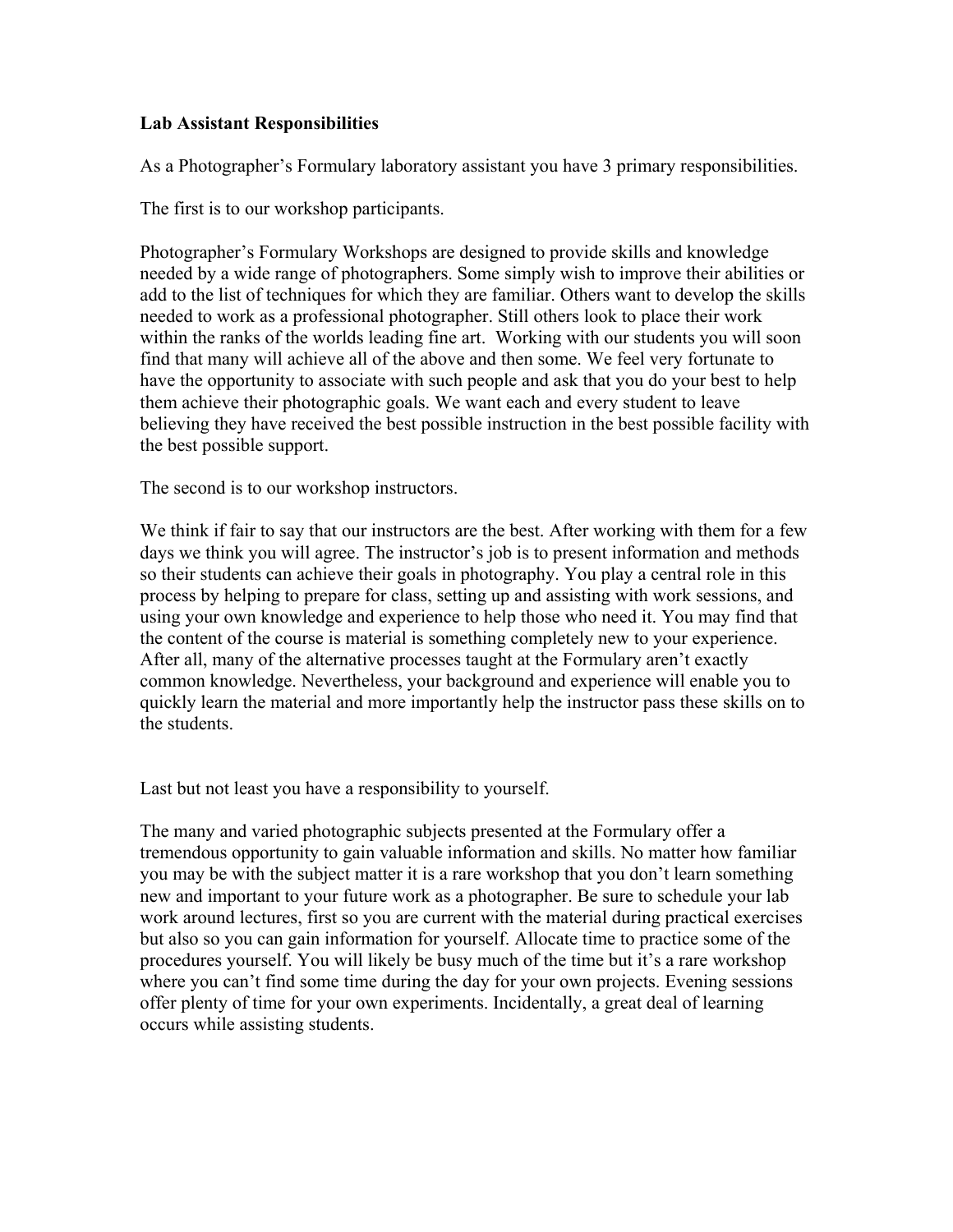#### **Work schedule**

It is not possible to define one daily lab routine that meets the needs of every workshop. So you must work with the instructor and the formulary staff to decide what is needed to make the day's tasks go smoothly and prepare for tomorrow's schedule. In general you should pay attention to and accomplish the following:

Shortly after your arrival at the Formulary meet with the instructor to find out his or her expectations, also, make a point to introduce yourself to the formulary staff. Will you be mixing chemistry? If so what? Will you be doing photocopying? If so, where is the machine and how does it work? Will you be doing other errands? If so, what? Where do you obtain new chemicals or supplies? Where do you dispose of old chemicals or supplies? Will you be assisting students with the operation of enlargers, timers, or other lab equipment? Work with the instructor and staff to familiarize yourself with lab equipment and by all means share your knowledge with the students.

Evaluate the state of the darkrooms and other facilities that you will use. We hope that the previous assistant left the facilities in reasonably good shape; clean and organized. Don't be surprised, however, if one of your first tasks is to wash trays or clean a darkroom. Sometimes people have a short cleanup time before they catch a flight so you might find it necessary to put forth some elbow grease to get things clean and ready.

One duty that stays common with almost all Formulary Workshops is the operation of a darkroom available for use during the workshop and in the evening. Again, depending on the workshop, have a plan to prepare fresh chemistry prior to the day's working sessions. You will probably be sitting in on the instructor's morning lecture so make sure your stock solutions are prepared before breakfast in the morning or preferably the night before. You might need to depart a lecture a little early to mix working solutions if their tray life is short but certainly you can have your sink layout prepared, trays scrubbed  $\&$ ready, and the layout labeled clearly for the instructor and students.

Pay attention to the chemistry tray life. Prepare an adequate volume of working solution to meet processing needs. It's not unusual to run two separate develop, stop, fix, clear, wash lines. Three to four liters of working solution is generally enough for any given tray, but again work out this detail with your instructor. Mix stock solutions with distilled water but most working solutions can be mixed with tap water. All film developer and most print developer working solutions should be made with distilled water. Rotate fix baths; move the  $2^{nd}$  bath up and mix a new final fix bath. Our tests show that fix times run between 3-5 minutes per bath. Do you want to see for yourself? Get a test kit from the Formulary and run some tests; great information for you and the students. Hypo clear baths exhaust very quickly but are inexpensive; make a new one.

Anticipate the chemistry needed from the Formulary and pick up sufficient chemicals to last through a working session or two. The staff at the Formulary is there to help but keep in mind that they have a job filling orders for other customers.